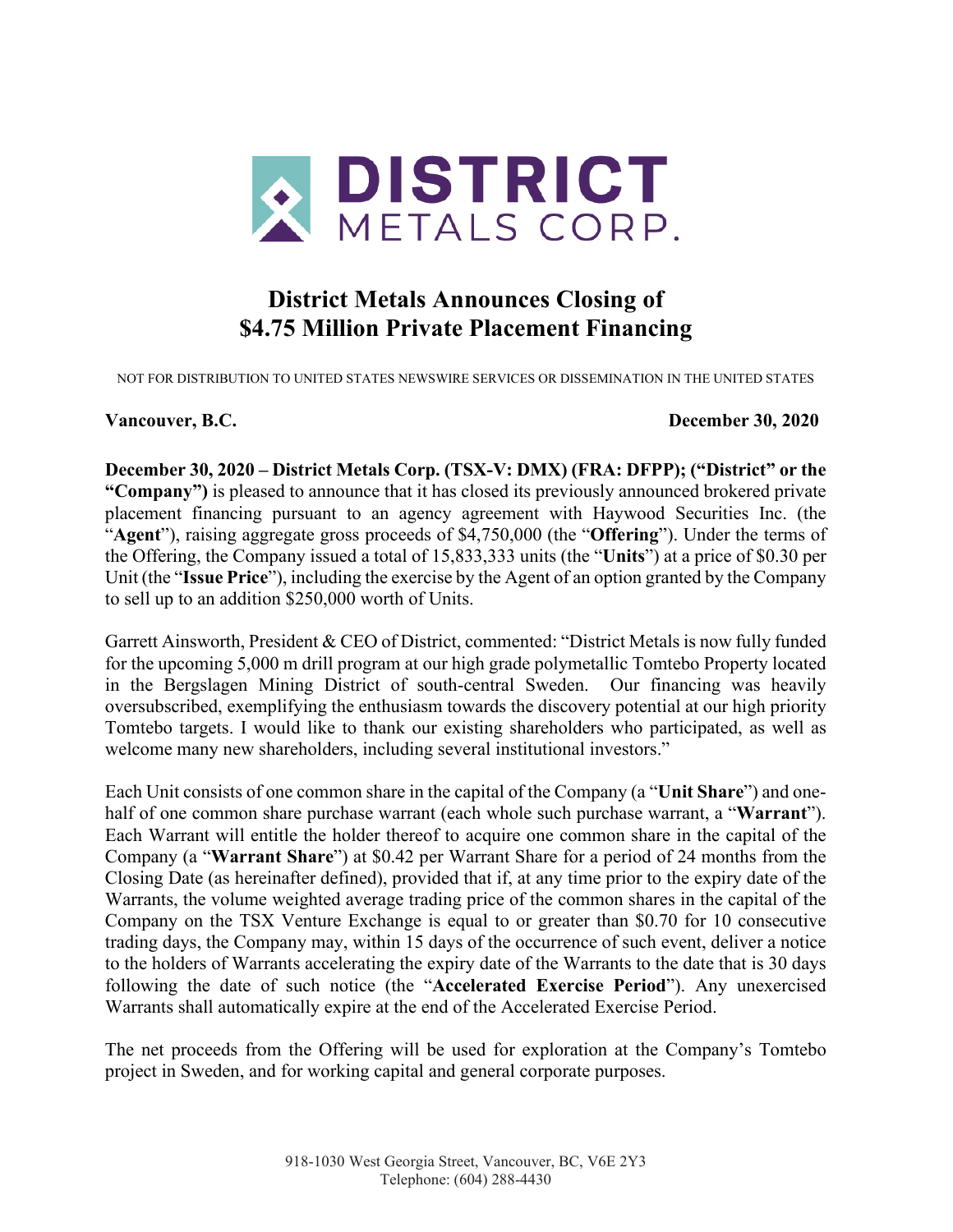In consideration for its services, the Agent received a cash commission of \$255,000 and was issued 850,000 compensation options, with each such compensation option entitling the holder to purchase one Unit of the Company at a price of \$0.30 per Unit for a period of 24 months from the date of issuance.

All securities issued and issuable pursuant to the Offering are subject to a statutory hold period and may not be traded until May 1, 2021 except as permitted by applicable securities legislation and the rules and policies of the TSX Venture Exchange.

Certain related parties of the Company participated in the Offering. The issuance of Units to related parties is considered to be a related party transaction within the meaning of TSX Venture Exchange Policy 5.9 and Multilateral Instrument 61-101 ("**MI 61-101**"). The Company has relied on the exemptions from the valuation and minority shareholder approval requirements of MI 61-101 (and Policy 5.9) as the fair market value of the Units issued to such persons does not exceed 25% of the Company's market capitalization.

The securities issued pursuant to the Offering have not been, and will not be, registered under the United States Securities Act of 1933, as amended (the "**U.S. Securities Act**") or any applicable U.S. state securities laws, and may not be offered or sold in the United States absent registration or any applicable exemption from the registration requirements of the U.S. Securities Act and applicable U.S. state securities laws. This news release shall not constitute an offer to sell or the solicitation of an offer to buy securities in the United States, nor shall there be any sale of these securities in any jurisdiction in which such offer, solicitation or sale would be unlawful.

Further to a shareholder rights agreement entered into between the Company and EMX Royalty Corp. ("**EMX**") in connection with the acquisition of the Tomtebo and Trollberget properties in June 2020, EMX has been issued 219,756 common shares in the capital of the Company, which completes EMX's top-up right to maintain its proportionate shareholding in the Company for no additional consideration.

Additionally, pursuant to the previously announced services agreement between the Company, Vector Geological Solutions Inc. (the "**Consultant**"), and Daniel MacNeil, as principal of the Consultant, in connection with the acquisition of the Tomtebo and Trollberget properties in June 2020, the Company has issued 33,610 common shares in the capital of the Company to the Consultant. The Consultant is at arm's length to the Company.

The Company has also granted a total of 1,400,000 stock options to directors, officers, employees and consultants of the Company, in accordance with the provisions of its stock option plan. Each stock option is exercisable at \$0.46 per common share (being the closing price of the Company's common shares on December 29, 2020, the grant date). All stock options have a term of five years and vest on the grant date.

## **About District Metals Corp.**

District Metals Corp. is led by industry professionals with a track record of success in the mining industry. The Company's mandate is to seek out, explore, and develop prospective mineral